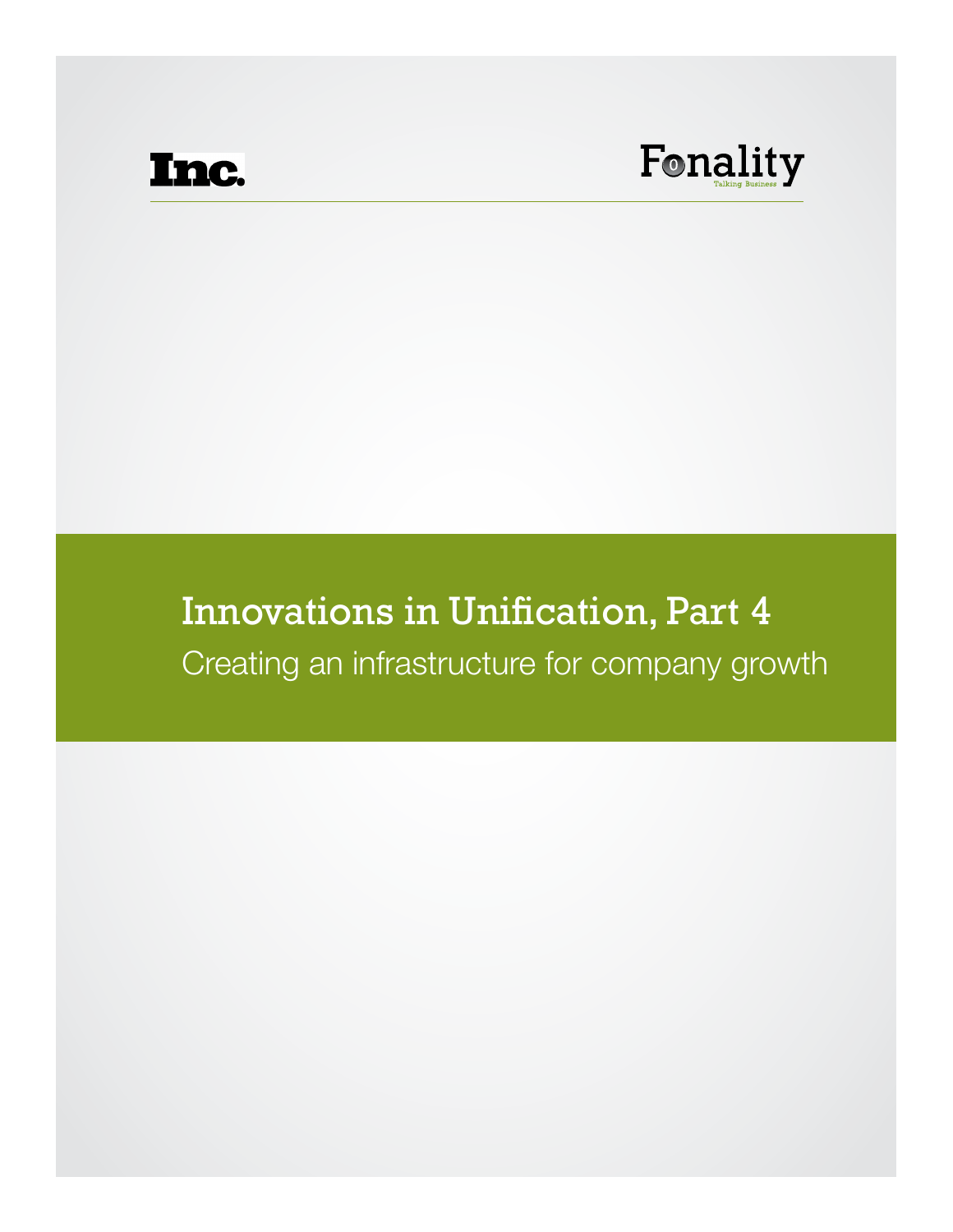#### **1**

### Introduction: Planning for—and Investing in—Company Growth

Once a solid business foundation has been established in the startup phase, and growth begins on top of that foundation, the business needs to create a solid infrastructure to support that growth. Just as a state-of-the-art skyscraper needs good design and engineering, a growth-minded company needs to have a cohesive plan to integrate staffing and operations to support expansion.

Without these critical components, the company may experience "growing pains" that illustrate gaps in its ability to manage such growth. It's not uncommon for companies without proper staffing and infrastructure to lag in attracting and retaining talent or to develop issues in serving customers effectively.

Planning and investing in that infrastructure is something that many business owners overlook, says business growth consultant Bill Ringle, founder and CEO of LearnWell, a business advisory and training firm based in Springfield, Pennsylvania. Many companies continue to grow without adapting to that growth. As a result, they overburden systems they had in place that were originally designed to handle much smaller loads, and they don't recognize the problem until the system is not working as well as it should, he says. Common examples might be an accounting department that can no longer properly monitor expenses or manage the current flow of accounts receivable and payable or a sales department that isn't effectively following up on leads.

#### "For businesses to grow effectively and create an infrastructure to support that growth, they need to focus on two key areas: people and processes."

By turning a critical eye inward and examining how these areas are being developed, the company can create a culture which facilitates expansion, even when it is fast-paced.

Innovations in Unification, Part 4 | Fonality © 2012 **2**

Fonality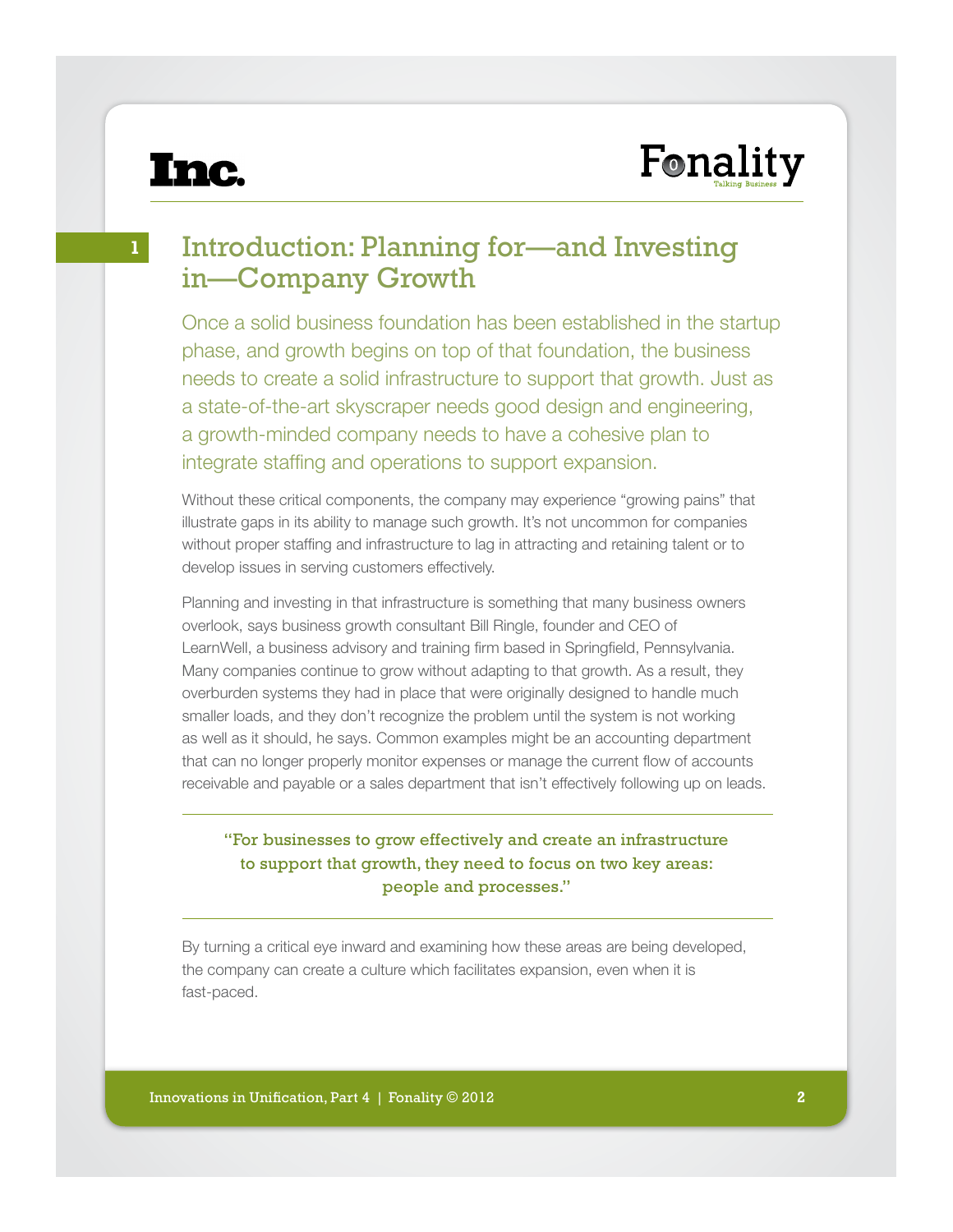**2**

## Fonality

The Power of People

Regardless of where an organization is in its lifecycle, it has undoubtedly addressed staffing in some capacity. While some companies have seasonal needs that require scaling quickly for a few months and then decreasing their size, others experience steady increases in employee count over time.

Whatever the business pattern is in hiring, increased head count affects virtually every area of the company, from office space and daily operations to technology, finance, and human resources management.

#### *Take a strategic approach to hiring*

Don't be hasty in hiring new employees, even if your company has the need for them, says Ringle. Instead, take a more strategic approach. First, define the most immediate needs in your organization. Where are bottlenecks happening? What are the areas most critical to attracting and maximizing new customers? Where are you finding the most complaints or challenges? These are indications that you might need to address staffing and talent issues. For each, write a job description that includes the talents necessary to overcome the challenges, then hire to those job descriptions, says Ringle.

"Your on-boarding process, including resume review, interviewing, and reference checks, needs to be thorough in order to make sure you're hiring the right talent and that the people are qualified to fill the positions and needs your company has," he says. Don't just look for the most immediate needs, either. Look for people who will be able to bring skills that can add fresh ideas and innovation to the company and who have a track record of building successful projects and ventures.

"When you invest in people who have strengths that you lack, you're investing in building your entire firm, says Ringle."

First, define the most immediate needs in your organization. Where are bottlenecks happening? What are the areas most critical to attracting and maximizing new customers? Where are you finding the most complaints or challenges?

Innovations in Unification, Part 4 | Fonality © 2012 **3**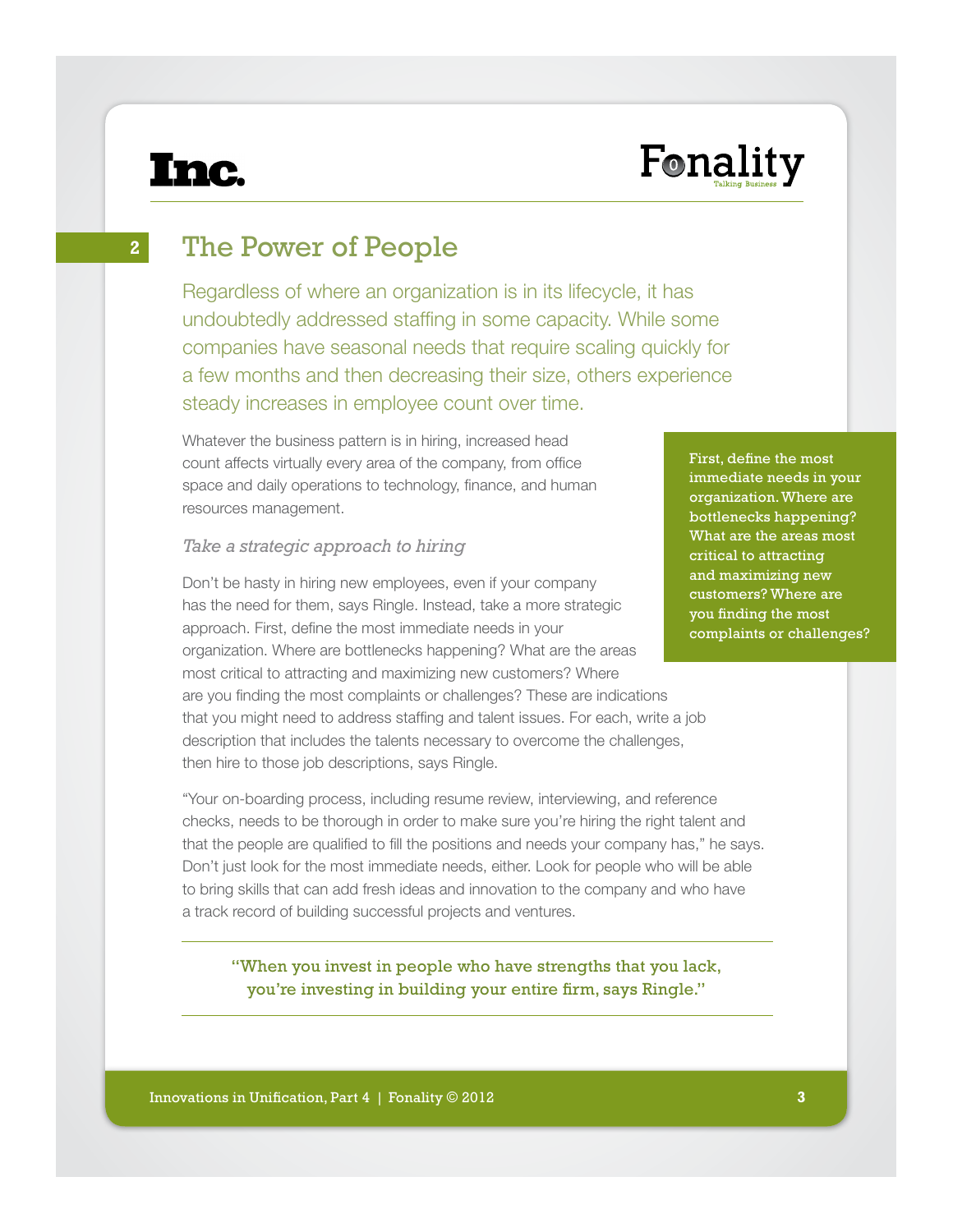## Fonality

#### *Staying in touch keeps employees engaged*

Once the employees are part of the team, institute a regular series of milestones for check-in, feedback, and increased responsibility, says Ringle. While many companies do this on an annual basis, the growth consultant says that is much too infrequent. Instead, work with new employees on a monthly basis to give them feedback on their performance, and get their input on what is working and what could be improved in both the management of the company and in the positions for which they're responsible. This will help you catch any problems or dissatisfaction early enough to take action and maintain the engagement of your best talent.

Being in touch with employee engagement is also a smart business move. A 2010 report by human resources consulting firm Towers & Watson looked at firms with highly engaged workforces as well as those whose employees were less engaged and compared financial performance. Those companies which focused on employee engagement had operating income improvement of 19 percent over one year. Firms whose workers were less engaged averaged a 33 percent decline over the same period.

Employee engagement is also secured by giving individuals the tools they need to do their jobs effectively. Tools like a unified communications (UC) system can help companies

seamlessly integrate multiple locations and mobile workers while ensuring that internal communications can scale quickly as the company grows. UC is built on an integrated platform to support and enhance the wide range of communications functions necessary in today's competitive work environments. Voice, data, and video communications are all managed on a single IT infrastructure accessible from a range of mobile phones and devices, laptops, tablets, and in-office equipment. By allowing employees to access data, applications, and other critical business tools by simply "plugging in," unified communications improves productivity and allows organizations to quickly support a growing employee base without heavy investment in IT staff and equipment.

Tools like a unified communications (UC) system can help companies seamlessly integrate multiple locations and mobile workers while ensuring that internal communications can scale quickly as the company grows.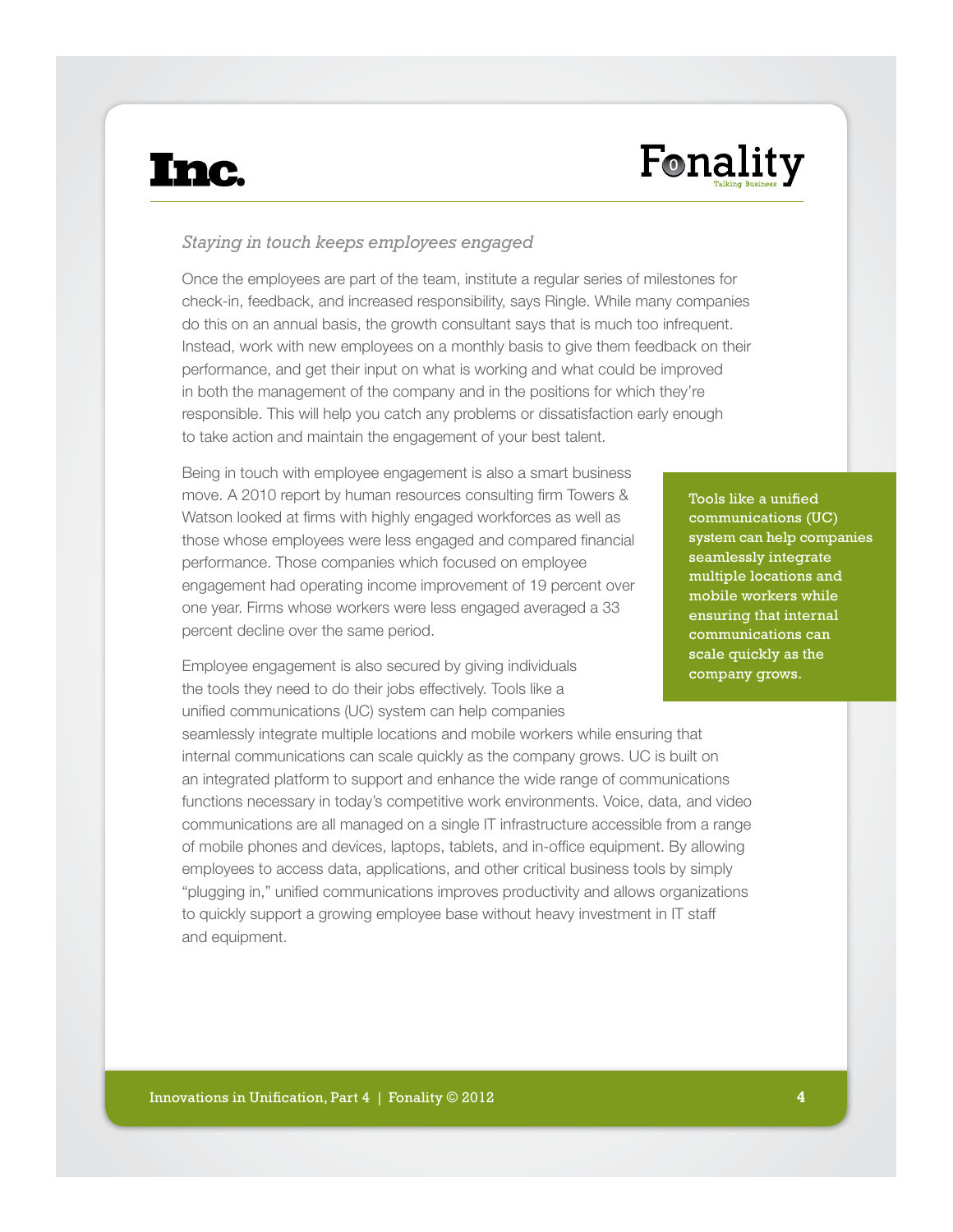# Fonality

As your team grows, the need for more attention to functions like human resources management, benefits administration, industry certifications and compliance assurance, training program development, and procurement also grows. In addition, your firm will have changes in outward-facing management tasks such as handling contracts, dealing with subcontractors and vendors, developing strategic partnerships and arrangements and processing nondisclosure agreements. Once your company surpasses 49 employees, it is subject to new employment regulations. Based on your industry and location, your business may need to comply with a range of government laws, rules, and regulations ranging from federal industry requirements to state employment regulations to local zoning ordinances. It is essential that job descriptions include clear definitions of responsibility for these critical functions. You also need to create a series of processes that help ensure that each department is handling its responsibilities as effectively as possible.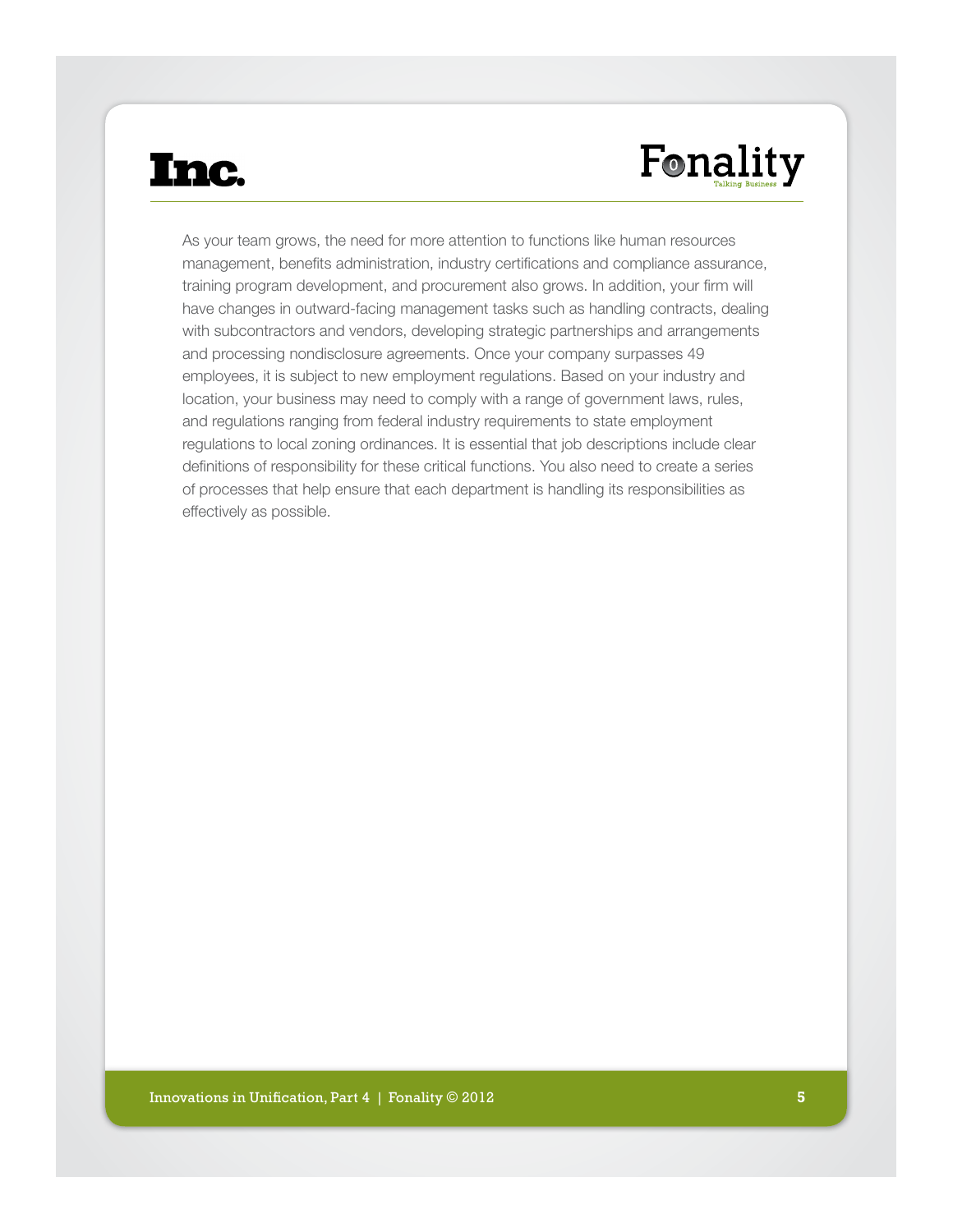## Fonality

**3**

### Creating Effective Processes

A business process is a series of steps or tasks that produce a product, service, or outcome. As a business grows, it needs more processes to manage all of its internal and external functions effectively. To manage those disparate requirements and to create an environment where the steps to each successful outcome are clear and replicable, it's a good idea to institute process mapping as part of your growing business' infrastructure.

#### *Mapping: The process behind the process*

Process mapping can be key to helping companies achieve consistent growth. By creating clear definitions of the steps that need to be taken for each critical task, the company can closely examine its current processes to improve each one, while eliminating waste, speeding cycle times, improving customer service quality and satisfaction, and enhancing employee motivation and ownership of the tasks he or she performs.

"Many times, business owners don't even understand that there are inconsistent processes," says Ringle. This is especially true in fast-growing companies where owners and managers may feel they "don't have time" to pay attention to such levels of detail.

At the most elementary level, he recommends having meetings with small groups of employees responsible for specific tasks in the company. Have each person create a list of tasks related to key business functions. Inevitably, there will be differences in opinion about how the job is best performed. This exercise can help you eliminate wasteful steps and bring into sharp focus the most effective way to perform each task, thereby increasing productivity and reducing the amount of time many functions take to complete. In addition, such process maps make training new employees easier, as they can simply refer to the list or diagram for guidance on how to complete the functions themselves. Ringle estimates that fewer than 20 percent of companies with less than \$100 million annual revenue have written processes for key business functions.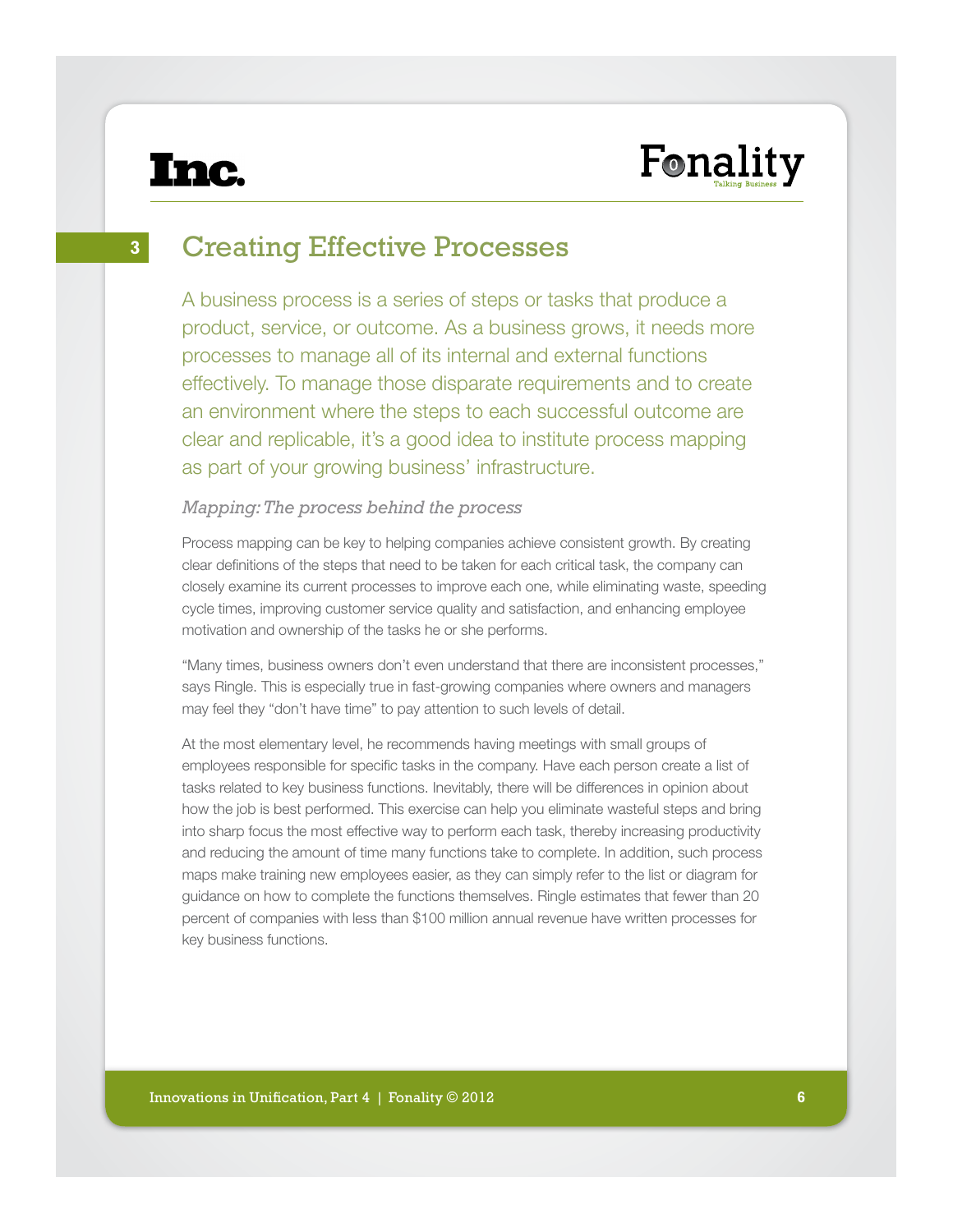# Fonality

Improving processes sometimes requires change, but Ringle says that change gets a bad rap. Once employees can see that the improvements will reduce time and waste and make their jobs easier, they're usually enthusiastic about them.

"Getting outside perspectives on the process rather than assuming you know how it is done ensures two things: First, you get a better understanding from the people who are actually doing the work. Second, your employees begin to communicate and collaborate better and help each other understand."

That increases their ownership of each task and improves the process," says Ringle.

#### *Prioritizing needs*

Companies should look at crucial business functions first in order to prioritize which processes are most in need of attention. Those functions related to cash flow, acquiring customers, creating the product or service, delivering the product, and customer service are generally the most important. Within that framework, look for the areas where you're having the greatest challenges. They could include: decreasing overdue accounts payable, improving call center outcomes, reducing manufacturing errors, or creating more efficient staff schedules, to name a few.

Once a list of critical business functions in need of improvement and mapping is identified, Ringle tackles these functions based on the owner's vision. He asks the owner: Where are you going with this company? Where do you want to be in three years? If revenue is the biggest obstacle, he starts evaluating accounting processes such as invoicing, collecting money owed, and managing expenses. If there are issues in delivering products and services that are inhibiting growth and customer satisfaction, he starts there.

Many times, the way to simplify processes is to invest in the right tools and technology. Some business owners might be reluctant to do that, but the upfront cost can be saved many times, over the life of the business. Ringle recalls one company with four people working on a data

Companies should look at crucial business functions first in order to prioritize which processes are most in need of attention. Those functions related to cash flow, acquiring customers, creating the product or service, delivering the product, and customer service are generally the most important.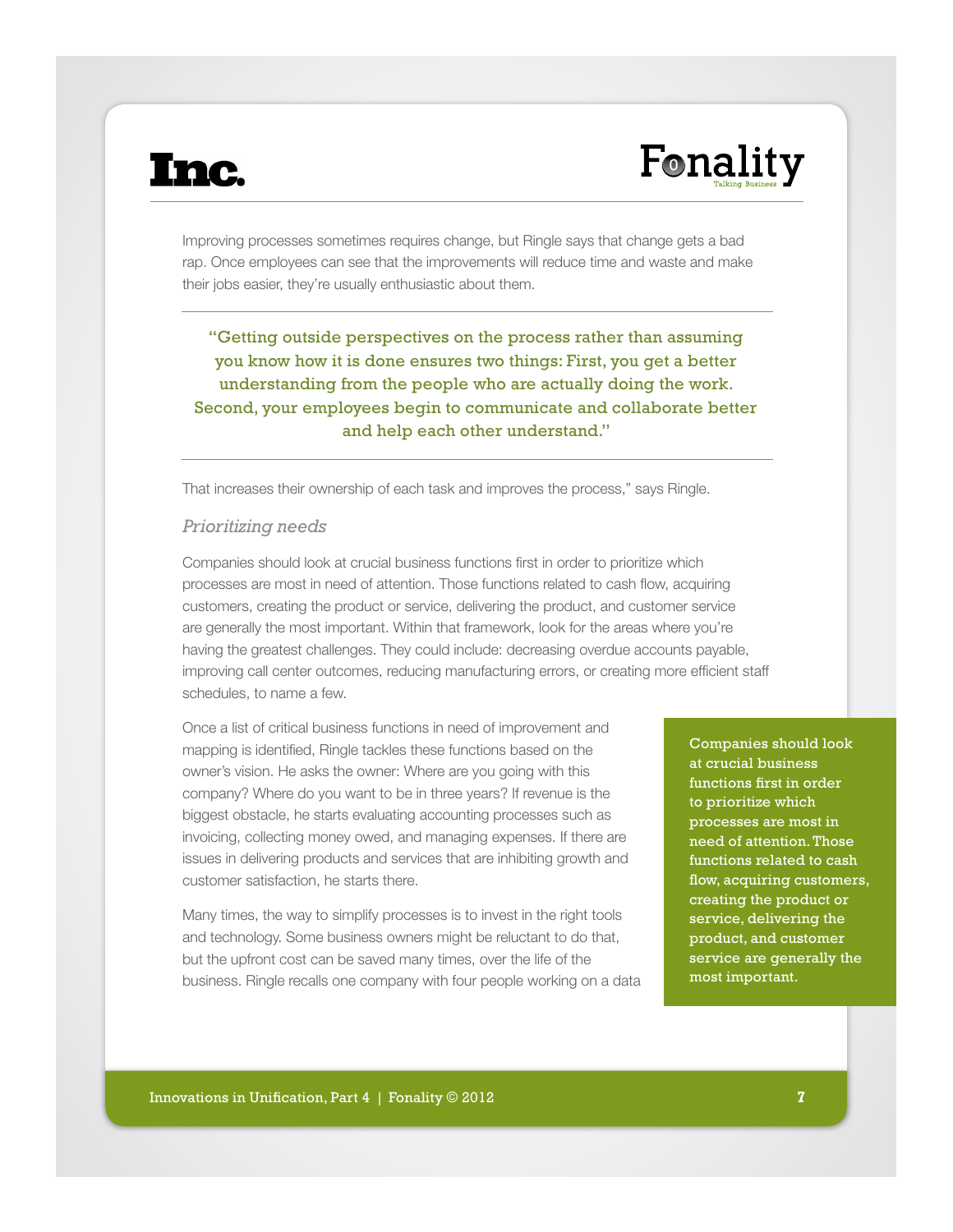# Fonality

processing project. A simple \$150 software tool could have saved the company 10 to 15 employee hours per week. Process mapping can also reveal where this type of savings and simplification can make a big difference in the bottom line.

Ringle says process improvement to facilitate growth really comes down to three steps:

- 1. Acknowledging that the situation could be better.
- 2. Discussing the current situation and possible changes with those directly involved in the process.
- 3. Prioritizing changes and creating a timeline for implementing them.

Keeping employees connected and giving them the ability to facilitate communication is also critical as companies grow. Salespeople who are out on the road, customer service representatives in call centers, and distribution personnel handling shipping and receiving should all have centralized information centers where they can add information to customer files and also share order and scheduling information. Allowing mobile or remote employees to connect via a variety of devices

and into a centralized, cloud-based system increases their effectiveness and productivity while making it easier for them to update data and customer feedback easily. For example, if a company uses a cloud-based customer relationship management system in addition to proprietary systems for logistics, inventory management, and shipping, it makes up-tothe-minute information available to all employees who are authorized to access it, reducing miscommunication, errors, and delays that can cause issues with customer orders.

Growth can be facilitated or inhibited by the people and processes your company adopts. By taking care to create an employee onboarding plan that identifies, attracts, hires, and retains the best talent for your company and by constantly engaging in a program of process identification and improvement, supported by the right tools and technology, your company can build a framework for success that will support even the most fast-paced growth. Investing in people, processes, and technology can pay off in manifold ways over time, and it will reduce obstacles as you scale your business.

Keeping employees connected and giving them the ability to facilitate communication is also critical as companies grow.

Investing in people, processes, and technology can pay off in manifold ways over time, and it will reduce obstacles as you scale your business.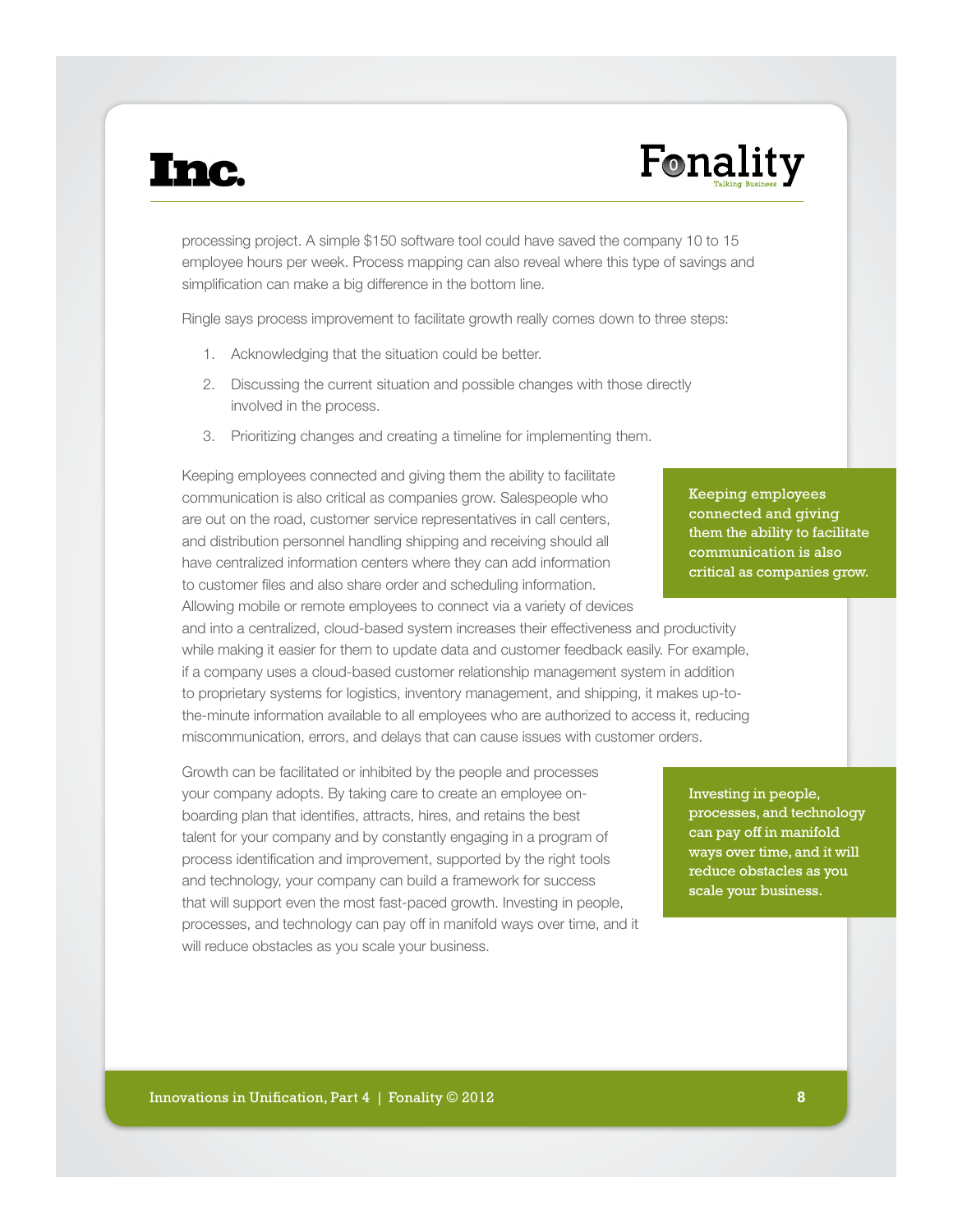

### Supporting Growth with Unified Communications

Since its founding in 2005, cloud-based content-sharing platform Box has enjoyed brisk growth. However, between 2009 and 2012, the Los Altos, California company's staff skyrocketed from about 50 to nearly 500, serving more than 10 million individuals and companies.

With nearly 10 times the number of employees it had just three years earlier and a constantly expanding roster of customers, it was critical for company managers to create an internal infrastructure to support that growth.

Institute these these for an imaginately, sided because commented and present these in the<br>Box marketing department, where the team "lives and breathes metrics," says marketing<br>director Menaka Shroff. Box needed a phone sy with no down-time. In addition, a unified communications system would provide an effective<br>way of collecting customer feedback from sales and marketing representatives. The team The most critical need for an integrated, cloud-based communications system was in the director Menaka Shroff. Box needed a phone system that would service multiple locations with no down-time. In addition, a unified communications system would provide an effective also needed a digital dashboard that would make it easy for the sales team and managers to review data and make recommendations to increase sales. And the company needed to be able to add users with minimal disruption as it grew.

#### *Finding answers in the cloud.*

"We had to be able to scale quickly. The answers for us were in the cloud and in finding partner platforms," says Shroff.

After a group of core users compared several systems and consulted with Box IT director Jeff Sutton, Box's management team decided that Fonality's interface was the intuitive, flexible fit it needed to streamline its communication processes. Fonality's Heads-Up Display (HUD), a powerful dashboard that connects phones, desktop, and important business applications into a unified, easy-to-use interface, shows whether employees are available or busy—an important tool for managers. The platform could also interface with Box's own